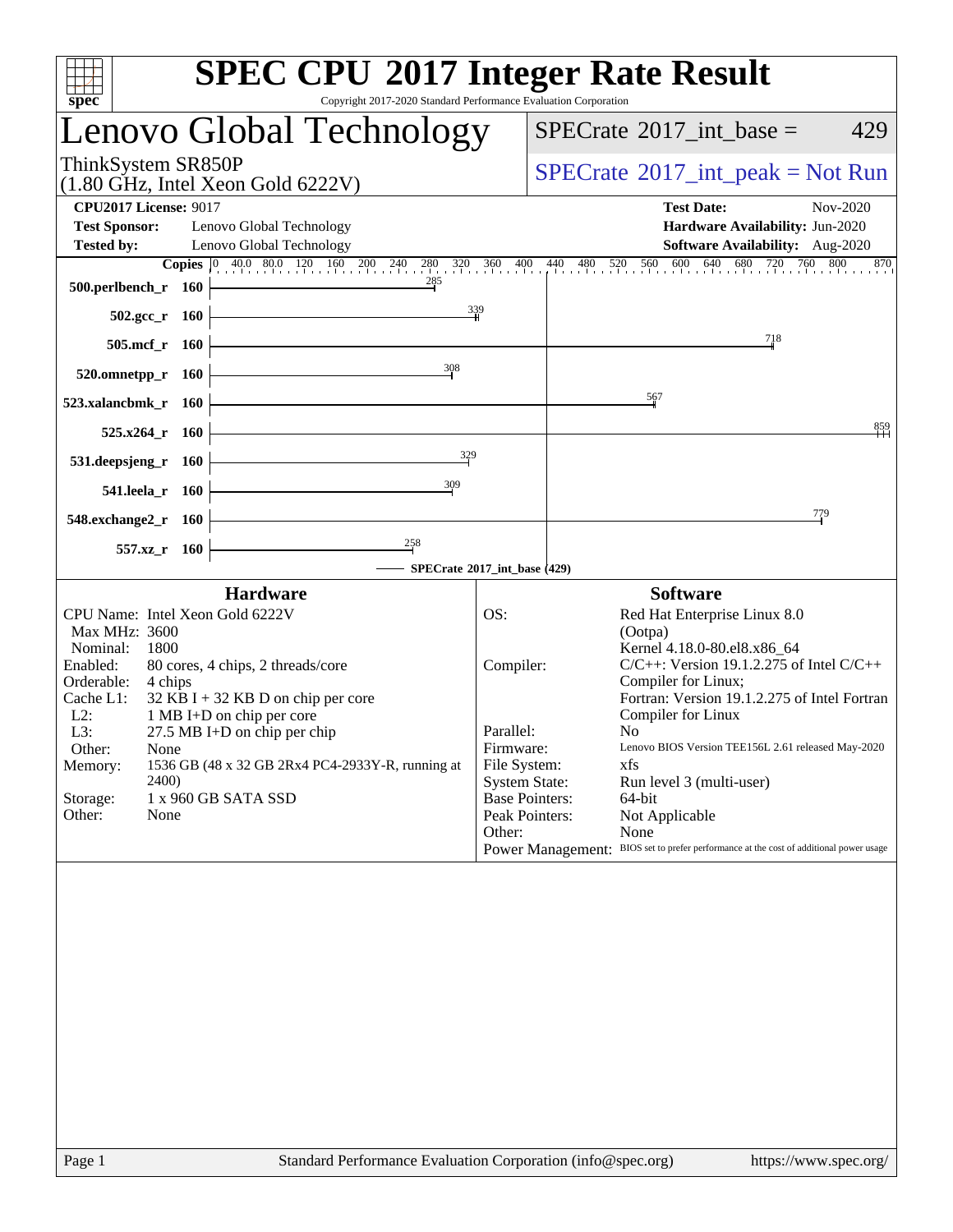

### **[SPEC CPU](http://www.spec.org/auto/cpu2017/Docs/result-fields.html#SPECCPU2017IntegerRateResult)[2017 Integer Rate Result](http://www.spec.org/auto/cpu2017/Docs/result-fields.html#SPECCPU2017IntegerRateResult)** Copyright 2017-2020 Standard Performance Evaluation Corporation

# Lenovo Global Technology

(1.80 GHz, Intel Xeon Gold 6222V)

ThinkSystem SR850P<br>(1.80 GHz, Intel Year Gald 6222V) [SPECrate](http://www.spec.org/auto/cpu2017/Docs/result-fields.html#SPECrate2017intpeak)®[2017\\_int\\_peak = N](http://www.spec.org/auto/cpu2017/Docs/result-fields.html#SPECrate2017intpeak)ot Run [SPECrate](http://www.spec.org/auto/cpu2017/Docs/result-fields.html#SPECrate2017intbase)<sup>®</sup>2017 int base =  $429$ 

**[Test Sponsor:](http://www.spec.org/auto/cpu2017/Docs/result-fields.html#TestSponsor)** Lenovo Global Technology **[Hardware Availability:](http://www.spec.org/auto/cpu2017/Docs/result-fields.html#HardwareAvailability)** Jun-2020

**[CPU2017 License:](http://www.spec.org/auto/cpu2017/Docs/result-fields.html#CPU2017License)** 9017 **[Test Date:](http://www.spec.org/auto/cpu2017/Docs/result-fields.html#TestDate)** Nov-2020 **[Tested by:](http://www.spec.org/auto/cpu2017/Docs/result-fields.html#Testedby)** Lenovo Global Technology **[Software Availability:](http://www.spec.org/auto/cpu2017/Docs/result-fields.html#SoftwareAvailability)** Aug-2020

### **[Results Table](http://www.spec.org/auto/cpu2017/Docs/result-fields.html#ResultsTable)**

|                                   |                |                |       | <b>Base</b>    |       |                | <b>Peak</b> |               |                |              |                |              |                |              |  |
|-----------------------------------|----------------|----------------|-------|----------------|-------|----------------|-------------|---------------|----------------|--------------|----------------|--------------|----------------|--------------|--|
| <b>Benchmark</b>                  | <b>Copies</b>  | <b>Seconds</b> | Ratio | <b>Seconds</b> | Ratio | <b>Seconds</b> | Ratio       | <b>Copies</b> | <b>Seconds</b> | <b>Ratio</b> | <b>Seconds</b> | <b>Ratio</b> | <b>Seconds</b> | <b>Ratio</b> |  |
| 500.perlbench_r                   | 160            | 892            | 285   | 890            | 286   | 892            | 285         |               |                |              |                |              |                |              |  |
| $502.\text{gcc}_r$                | 160            | 668            | 339   | 664            | 341   | 671            | 338         |               |                |              |                |              |                |              |  |
| $505$ .mcf r                      | 160            | 360            | 718   | 360            | 718   | 361            | 716         |               |                |              |                |              |                |              |  |
| 520.omnetpp_r                     | 160            | 683            | 307   | 681            | 308   | 681            | 308         |               |                |              |                |              |                |              |  |
| 523.xalancbmk r                   | 160            | 298            | 567   | 298            | 567   | 299            | 565         |               |                |              |                |              |                |              |  |
| 525.x264 r                        | 160            | 326            | 859   | 324            | 865   | 329            | 851         |               |                |              |                |              |                |              |  |
| 531.deepsjeng_r                   | 160            | 556            | 330   | 557            | 329   | 557            | 329         |               |                |              |                |              |                |              |  |
| 541.leela r                       | 160            | 858            | 309   | 858            | 309   | 860            | 308         |               |                |              |                |              |                |              |  |
| 548.exchange2_r                   | 160            | 539            | 778   | 538            | 779   | 537            | 780         |               |                |              |                |              |                |              |  |
| 557.xz r                          | 160            | 669            | 258   | 669            | 258   | 670            | 258         |               |                |              |                |              |                |              |  |
| $SPECrate^{\circ}2017$ int base = | 429            |                |       |                |       |                |             |               |                |              |                |              |                |              |  |
| $SPECrate^{\circ}2017$ int peak = | <b>Not Run</b> |                |       |                |       |                |             |               |                |              |                |              |                |              |  |

Results appear in the [order in which they were run](http://www.spec.org/auto/cpu2017/Docs/result-fields.html#RunOrder). Bold underlined text [indicates a median measurement](http://www.spec.org/auto/cpu2017/Docs/result-fields.html#Median).

### **[Submit Notes](http://www.spec.org/auto/cpu2017/Docs/result-fields.html#SubmitNotes)**

 The numactl mechanism was used to bind copies to processors. The config file option 'submit' was used to generate numactl commands to bind each copy to a specific processor. For details, please see the config file.

### **[Operating System Notes](http://www.spec.org/auto/cpu2017/Docs/result-fields.html#OperatingSystemNotes)**

Stack size set to unlimited using "ulimit -s unlimited"

### **[Environment Variables Notes](http://www.spec.org/auto/cpu2017/Docs/result-fields.html#EnvironmentVariablesNotes)**

```
Environment variables set by runcpu before the start of the run:
LD_LIBRARY_PATH =
      "/home/cpu2017-1.1.0-ic19.1u2/lib/intel64:/home/cpu2017-1.1.0-ic19.1u2/l
      ib/ia32:/home/cpu2017-1.1.0-ic19.1u2/je5.0.1-32"
MALLOC_CONF = "retain:true"
```
### **[General Notes](http://www.spec.org/auto/cpu2017/Docs/result-fields.html#GeneralNotes)**

 Binaries compiled on a system with 1x Intel Core i9-7980XE CPU + 64GB RAM memory using Redhat Enterprise Linux 8.0 Transparent Huge Pages enabled by default Prior to runcpu invocation Filesystem page cache synced and cleared with: sync; echo 3> /proc/sys/vm/drop\_caches

**(Continued on next page)**

| Page 2 | Standard Performance Evaluation Corporation (info@spec.org) | https://www.spec.org/ |
|--------|-------------------------------------------------------------|-----------------------|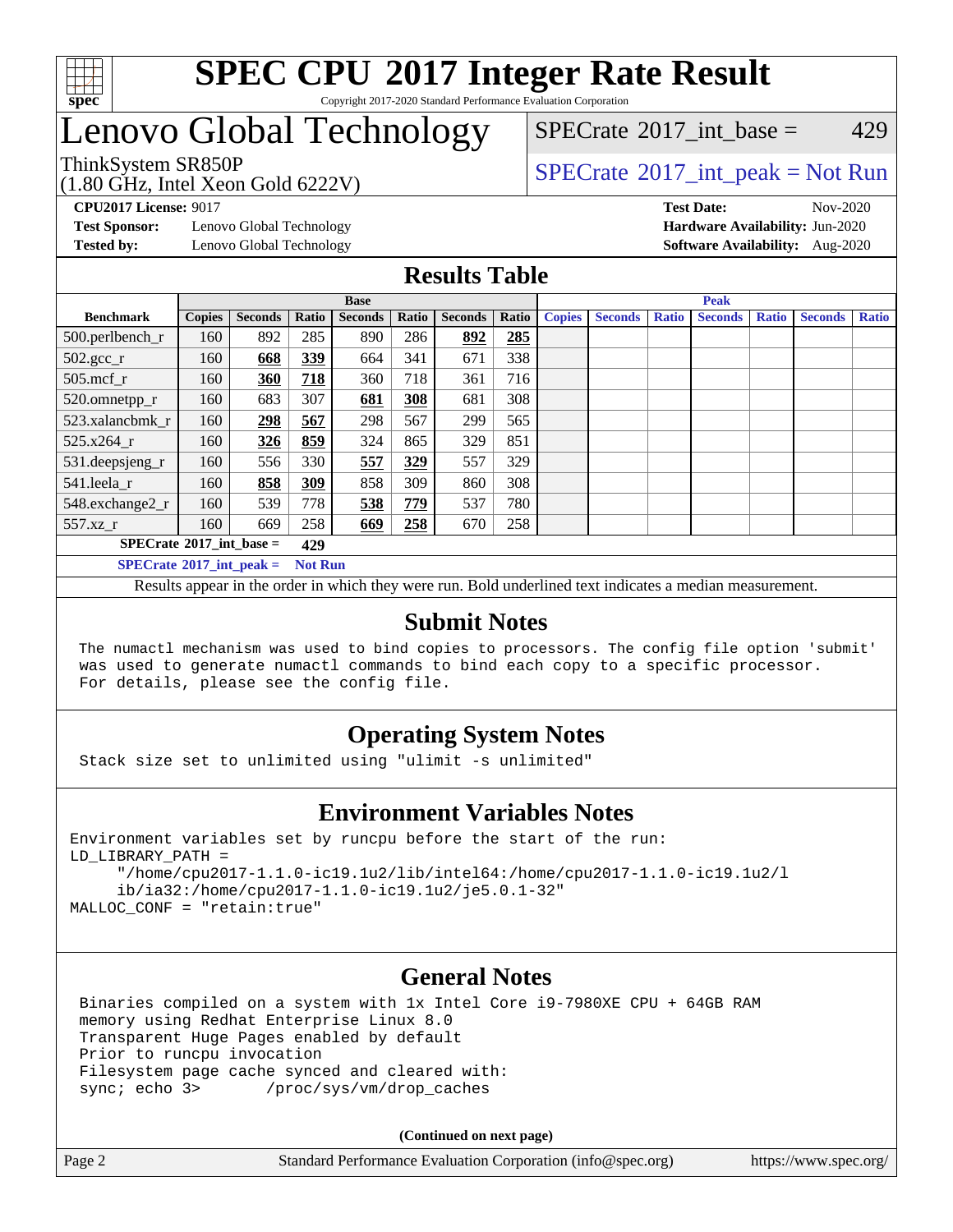

Copyright 2017-2020 Standard Performance Evaluation Corporation

Lenovo Global Technology

[SPECrate](http://www.spec.org/auto/cpu2017/Docs/result-fields.html#SPECrate2017intbase)<sup>®</sup>2017 int base = 429

(1.80 GHz, Intel Xeon Gold 6222V)

ThinkSystem SR850P<br>  $\begin{array}{c}\n\text{SPECTI}_2 \text{ Intel } \text{Y}_2 \text{ on } \text{Col14} \\
\text{SPECTI}_3 \text{ Int } \text{peak} = \text{Not Run}\n\end{array}$ 

**[Test Sponsor:](http://www.spec.org/auto/cpu2017/Docs/result-fields.html#TestSponsor)** Lenovo Global Technology **[Hardware Availability:](http://www.spec.org/auto/cpu2017/Docs/result-fields.html#HardwareAvailability)** Jun-2020 **[Tested by:](http://www.spec.org/auto/cpu2017/Docs/result-fields.html#Testedby)** Lenovo Global Technology **[Software Availability:](http://www.spec.org/auto/cpu2017/Docs/result-fields.html#SoftwareAvailability)** Aug-2020

**[CPU2017 License:](http://www.spec.org/auto/cpu2017/Docs/result-fields.html#CPU2017License)** 9017 **[Test Date:](http://www.spec.org/auto/cpu2017/Docs/result-fields.html#TestDate)** Nov-2020

#### **[General Notes \(Continued\)](http://www.spec.org/auto/cpu2017/Docs/result-fields.html#GeneralNotes)**

 runcpu command invoked through numactl i.e.: numactl --interleave=all runcpu <etc> NA: The test sponsor attests, as of date of publication, that CVE-2017-5754 (Meltdown) is mitigated in the system as tested and documented. Yes: The test sponsor attests, as of date of publication, that CVE-2017-5753 (Spectre variant 1) is mitigated in the system as tested and documented. Yes: The test sponsor attests, as of date of publication, that CVE-2017-5715 (Spectre variant 2) is mitigated in the system as tested and documented.

### **[Platform Notes](http://www.spec.org/auto/cpu2017/Docs/result-fields.html#PlatformNotes)**

Page 3 Standard Performance Evaluation Corporation [\(info@spec.org\)](mailto:info@spec.org) <https://www.spec.org/> BIOS configuration: Choose Operating Mode set to Maximum Performance and then set it to Custom Mode MONITOR/MWAIT set to Enable CPU P-state Control set to Legacy Adjacent Cache Prefetch set to Disable DCU Streamer Prefetcher set to Disable SNC set to Enable Sysinfo program /home/cpu2017-1.1.0-ic19.1u2/bin/sysinfo Rev: r6365 of 2019-08-21 295195f888a3d7edb1e6e46a485a0011 running on localhost.localdomain Wed Nov 25 01:11:52 2020 SUT (System Under Test) info as seen by some common utilities. For more information on this section, see <https://www.spec.org/cpu2017/Docs/config.html#sysinfo> From /proc/cpuinfo model name : Intel(R) Xeon(R) Gold 6222V CPU @ 1.80GHz 4 "physical id"s (chips) 160 "processors" cores, siblings (Caution: counting these is hw and system dependent. The following excerpts from /proc/cpuinfo might not be reliable. Use with caution.) cpu cores : 20 siblings : 40 physical 0: cores 0 1 2 3 4 8 9 10 11 12 16 17 18 19 20 24 25 26 27 28 physical 1: cores 0 1 2 3 4 8 9 10 11 12 16 17 18 19 20 24 25 26 27 28 physical 2: cores 0 1 2 3 4 8 9 10 11 12 16 17 18 19 20 24 25 26 27 28 physical 3: cores 0 1 2 3 4 8 9 10 11 12 16 17 18 19 20 24 25 26 27 28 From lscpu: Architecture: x86\_64 CPU op-mode(s): 32-bit, 64-bit Byte Order: Little Endian CPU(s): 160 On-line CPU(s) list: 0-159 **(Continued on next page)**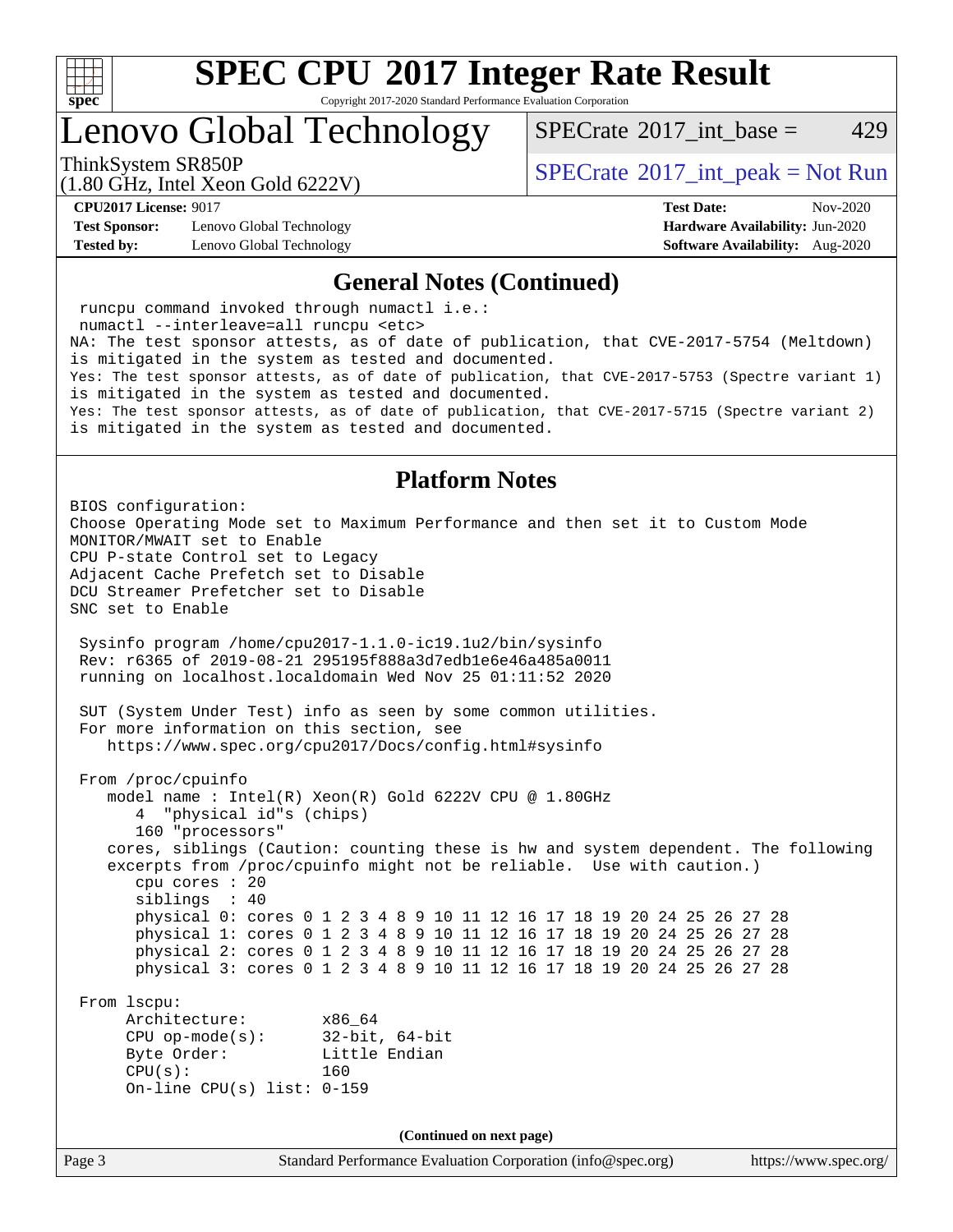

Copyright 2017-2020 Standard Performance Evaluation Corporation

# Lenovo Global Technology

 $SPECTate@2017_int\_base = 429$ 

(1.80 GHz, Intel Xeon Gold 6222V)

ThinkSystem SR850P<br>  $(1.80 \text{ GHz. Intel } Y_{\text{QCD}}$  Gold 6222V)

**[CPU2017 License:](http://www.spec.org/auto/cpu2017/Docs/result-fields.html#CPU2017License)** 9017 **[Test Date:](http://www.spec.org/auto/cpu2017/Docs/result-fields.html#TestDate)** Nov-2020

**[Test Sponsor:](http://www.spec.org/auto/cpu2017/Docs/result-fields.html#TestSponsor)** Lenovo Global Technology **[Hardware Availability:](http://www.spec.org/auto/cpu2017/Docs/result-fields.html#HardwareAvailability)** Jun-2020 **[Tested by:](http://www.spec.org/auto/cpu2017/Docs/result-fields.html#Testedby)** Lenovo Global Technology **[Software Availability:](http://www.spec.org/auto/cpu2017/Docs/result-fields.html#SoftwareAvailability)** Aug-2020

### **[Platform Notes \(Continued\)](http://www.spec.org/auto/cpu2017/Docs/result-fields.html#PlatformNotes)**

| Thread(s) per core:                               | 2                                                                                    |  |  |  |  |  |  |  |  |  |
|---------------------------------------------------|--------------------------------------------------------------------------------------|--|--|--|--|--|--|--|--|--|
| Core(s) per socket:                               | 20                                                                                   |  |  |  |  |  |  |  |  |  |
| Socket(s):                                        | 4                                                                                    |  |  |  |  |  |  |  |  |  |
| NUMA $node(s):$                                   | 8                                                                                    |  |  |  |  |  |  |  |  |  |
| Vendor ID:                                        | GenuineIntel                                                                         |  |  |  |  |  |  |  |  |  |
| CPU family:                                       | 6                                                                                    |  |  |  |  |  |  |  |  |  |
| Model:                                            | 85                                                                                   |  |  |  |  |  |  |  |  |  |
| Model name:                                       | $Intel(R) Xeon(R) Gold 6222V CPU @ 1.80GHz$                                          |  |  |  |  |  |  |  |  |  |
| Stepping:                                         | 7                                                                                    |  |  |  |  |  |  |  |  |  |
| CPU MHz:                                          | 1748.612                                                                             |  |  |  |  |  |  |  |  |  |
| CPU max MHz:                                      | 3600.0000                                                                            |  |  |  |  |  |  |  |  |  |
| CPU min MHz:                                      | 800.0000                                                                             |  |  |  |  |  |  |  |  |  |
| BogoMIPS:                                         | 3600.00                                                                              |  |  |  |  |  |  |  |  |  |
| Virtualization:                                   | $VT - x$                                                                             |  |  |  |  |  |  |  |  |  |
| L1d cache:                                        | 32K                                                                                  |  |  |  |  |  |  |  |  |  |
| Lli cache:                                        | 32K                                                                                  |  |  |  |  |  |  |  |  |  |
| L2 cache:                                         | 1024K                                                                                |  |  |  |  |  |  |  |  |  |
| L3 cache:                                         | 28160K                                                                               |  |  |  |  |  |  |  |  |  |
| NUMA node0 CPU(s):                                | $0-2, 5, 6, 10-12, 15, 16, 80-82, 85, 86, 90-92, 95, 96$                             |  |  |  |  |  |  |  |  |  |
| NUMA nodel CPU(s):                                | 3, 4, 7-9, 13, 14, 17-19, 83, 84, 87-89, 93, 94, 97-99                               |  |  |  |  |  |  |  |  |  |
| NUMA node2 CPU(s):                                | 20-22, 25, 26, 30-32, 35, 36, 100-102, 105, 106, 110-112, 115, 116                   |  |  |  |  |  |  |  |  |  |
| NUMA $node3$ $CPU(s):$                            | 23, 24, 27-29, 33, 34, 37-39, 103, 104, 107-109, 113, 114, 117-119                   |  |  |  |  |  |  |  |  |  |
| NUMA node4 CPU(s):                                | 40-42, 45, 46, 50-52, 55, 56, 120-122, 125, 126, 130-132, 135, 136                   |  |  |  |  |  |  |  |  |  |
| NUMA $node5$ CPU $(s)$ :                          | 43, 44, 47-49, 53, 54, 57-59, 123, 124, 127-129, 133, 134, 137-139                   |  |  |  |  |  |  |  |  |  |
| NUMA node6 CPU(s):                                | 60-62, 65, 66, 70-72, 75, 76, 140-142, 145, 146, 150-152, 155, 156                   |  |  |  |  |  |  |  |  |  |
| NUMA node7 CPU(s):                                | 63, 64, 67-69, 73, 74, 77-79, 143, 144, 147-149, 153, 154, 157-159                   |  |  |  |  |  |  |  |  |  |
|                                                   | fpu vme de pse tsc msr pae mce cx8 apic sep mtrr pge mca cmov<br>Flaqs:              |  |  |  |  |  |  |  |  |  |
|                                                   | pat pse36 clflush dts acpi mmx fxsr sse sse2 ss ht tm pbe syscall nx pdpelgb rdtscp  |  |  |  |  |  |  |  |  |  |
|                                                   | lm constant_tsc art arch_perfmon pebs bts rep_good nopl xtopology nonstop_tsc cpuid  |  |  |  |  |  |  |  |  |  |
|                                                   | aperfmperf pni pclmulqdq dtes64 monitor ds_cpl vmx smx est tm2 ssse3 sdbg fma cx16   |  |  |  |  |  |  |  |  |  |
|                                                   | xtpr pdcm pcid dca sse4_1 sse4_2 x2apic movbe popcnt tsc_deadline_timer aes xsave    |  |  |  |  |  |  |  |  |  |
|                                                   | avx f16c rdrand lahf_lm abm 3dnowprefetch cpuid_fault epb cat_13 cdp_13              |  |  |  |  |  |  |  |  |  |
|                                                   | invpcid_single intel_ppin ssbd mba ibrs ibpb stibp ibrs_enhanced tpr_shadow vnmi     |  |  |  |  |  |  |  |  |  |
|                                                   | flexpriority ept vpid fsgsbase tsc_adjust bmil hle avx2 smep bmi2 erms invpcid rtm   |  |  |  |  |  |  |  |  |  |
|                                                   | cqm mpx rdt_a avx512f avx512dq rdseed adx smap clflushopt clwb intel_pt avx512cd     |  |  |  |  |  |  |  |  |  |
|                                                   | avx512bw avx512vl xsaveopt xsavec xgetbvl xsaves cqm_llc cqm_occup_llc cqm_mbm_total |  |  |  |  |  |  |  |  |  |
|                                                   | cqm_mbm_local dtherm ida arat pln pts pku ospke avx512_vnni flush_l1d                |  |  |  |  |  |  |  |  |  |
| arch_capabilities                                 |                                                                                      |  |  |  |  |  |  |  |  |  |
|                                                   |                                                                                      |  |  |  |  |  |  |  |  |  |
| /proc/cpuinfo cache data<br>cache size : 28160 KB |                                                                                      |  |  |  |  |  |  |  |  |  |
|                                                   |                                                                                      |  |  |  |  |  |  |  |  |  |
|                                                   | From numactl --hardware WARNING: a numactl 'node' might or might not correspond to a |  |  |  |  |  |  |  |  |  |
| physical chip.                                    |                                                                                      |  |  |  |  |  |  |  |  |  |
| $available: 8 nodes (0-7)$                        |                                                                                      |  |  |  |  |  |  |  |  |  |
|                                                   | node 0 cpus: 0 1 2 5 6 10 11 12 15 16 80 81 82 85 86 90 91 92 95 96                  |  |  |  |  |  |  |  |  |  |
| node 0 size: 193148 MB                            |                                                                                      |  |  |  |  |  |  |  |  |  |
|                                                   |                                                                                      |  |  |  |  |  |  |  |  |  |
|                                                   | (Continued on next page)                                                             |  |  |  |  |  |  |  |  |  |
|                                                   |                                                                                      |  |  |  |  |  |  |  |  |  |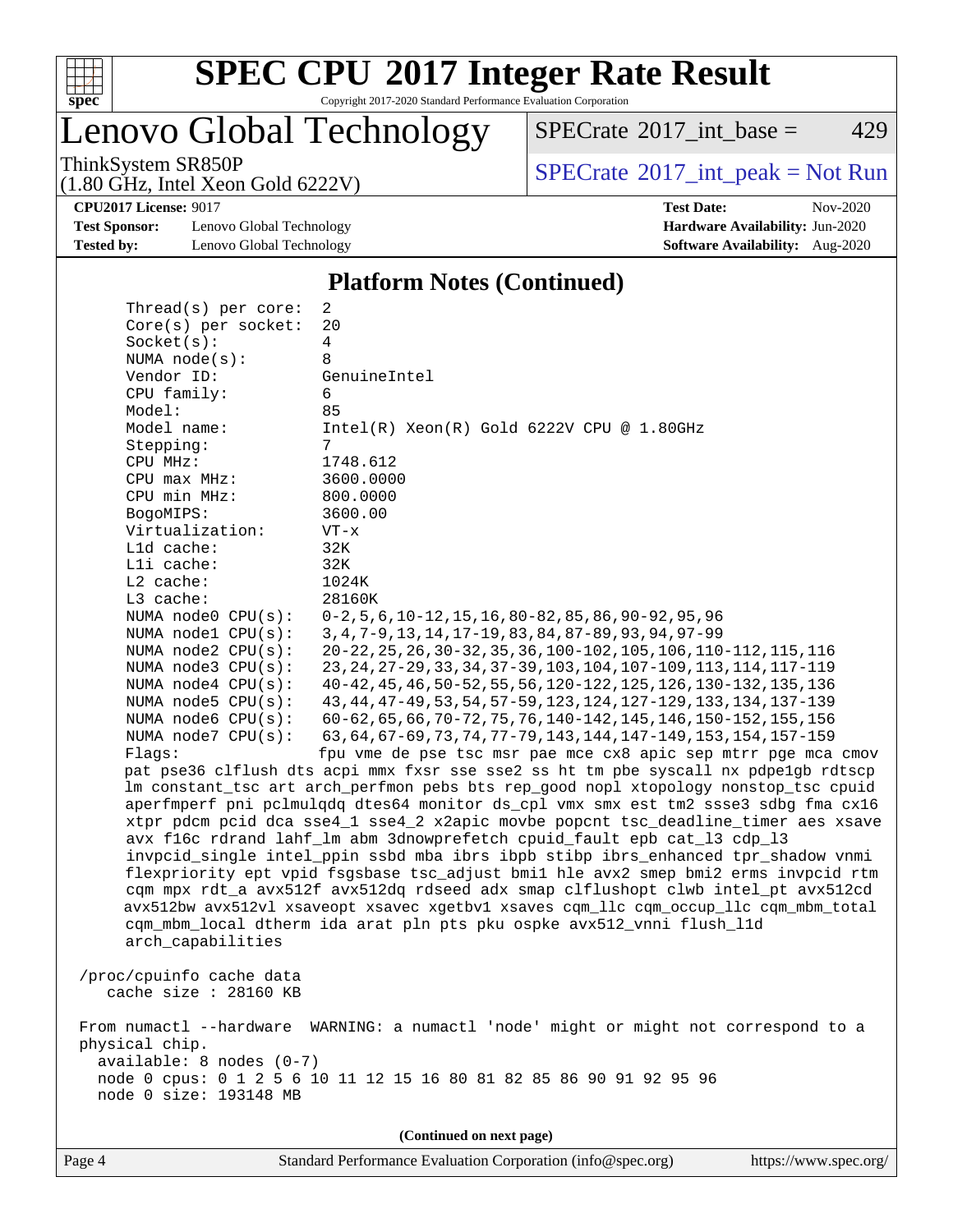

Copyright 2017-2020 Standard Performance Evaluation Corporation

# Lenovo Global Technology

 $SPECTate@2017_int\_base = 429$ 

(1.80 GHz, Intel Xeon Gold 6222V)

ThinkSystem SR850P<br>(1.80 GHz, Intel Xeon Gold 6222V) [SPECrate](http://www.spec.org/auto/cpu2017/Docs/result-fields.html#SPECrate2017intpeak)®[2017\\_int\\_peak = N](http://www.spec.org/auto/cpu2017/Docs/result-fields.html#SPECrate2017intpeak)ot Run

**[Test Sponsor:](http://www.spec.org/auto/cpu2017/Docs/result-fields.html#TestSponsor)** Lenovo Global Technology **[Hardware Availability:](http://www.spec.org/auto/cpu2017/Docs/result-fields.html#HardwareAvailability)** Jun-2020 **[Tested by:](http://www.spec.org/auto/cpu2017/Docs/result-fields.html#Testedby)** Lenovo Global Technology **[Software Availability:](http://www.spec.org/auto/cpu2017/Docs/result-fields.html#SoftwareAvailability)** Aug-2020

**[CPU2017 License:](http://www.spec.org/auto/cpu2017/Docs/result-fields.html#CPU2017License)** 9017 **[Test Date:](http://www.spec.org/auto/cpu2017/Docs/result-fields.html#TestDate)** Nov-2020

### **[Platform Notes \(Continued\)](http://www.spec.org/auto/cpu2017/Docs/result-fields.html#PlatformNotes)**

| Page 5                                                                                                       | Standard Performance Evaluation Corporation (info@spec.org)<br>https://www.spec.org/          |       |                         |                     |    |       |    |  |  |                          |  |  |  |  |  |  |
|--------------------------------------------------------------------------------------------------------------|-----------------------------------------------------------------------------------------------|-------|-------------------------|---------------------|----|-------|----|--|--|--------------------------|--|--|--|--|--|--|
|                                                                                                              |                                                                                               |       |                         |                     |    |       |    |  |  | (Continued on next page) |  |  |  |  |  |  |
|                                                                                                              |                                                                                               |       |                         |                     |    |       |    |  |  |                          |  |  |  |  |  |  |
|                                                                                                              | PRETTY_NAME="Red Hat Enterprise Linux 8.0 (Ootpa)"                                            |       |                         |                     |    |       |    |  |  |                          |  |  |  |  |  |  |
|                                                                                                              | PLATFORM_ID="platform:el8"                                                                    |       |                         |                     |    |       |    |  |  |                          |  |  |  |  |  |  |
|                                                                                                              | VERSION_ID="8.0"                                                                              |       |                         |                     |    |       |    |  |  |                          |  |  |  |  |  |  |
|                                                                                                              | ID LIKE="fedora"                                                                              |       |                         |                     |    |       |    |  |  |                          |  |  |  |  |  |  |
|                                                                                                              | ID="rhel"                                                                                     |       |                         |                     |    |       |    |  |  |                          |  |  |  |  |  |  |
|                                                                                                              | NAME="Red Hat Enterprise Linux"<br>VERSION="8.0 (Ootpa)"                                      |       |                         |                     |    |       |    |  |  |                          |  |  |  |  |  |  |
|                                                                                                              | os-release:                                                                                   |       |                         |                     |    |       |    |  |  |                          |  |  |  |  |  |  |
| From /etc/*release* /etc/*version*                                                                           |                                                                                               |       |                         |                     |    |       |    |  |  |                          |  |  |  |  |  |  |
|                                                                                                              |                                                                                               |       |                         |                     |    |       |    |  |  |                          |  |  |  |  |  |  |
|                                                                                                              | HugePages_Total:<br>Hugepagesize:                                                             |       |                         | $\Omega$<br>2048 kB |    |       |    |  |  |                          |  |  |  |  |  |  |
| MemTotal:                                                                                                    |                                                                                               |       | 1584992624 kB           |                     |    |       |    |  |  |                          |  |  |  |  |  |  |
| From /proc/meminfo                                                                                           |                                                                                               |       |                         |                     |    |       |    |  |  |                          |  |  |  |  |  |  |
|                                                                                                              |                                                                                               |       |                         |                     |    |       |    |  |  |                          |  |  |  |  |  |  |
| 7:                                                                                                           | 21                                                                                            | 21 21 | 21                      | 21<br>21            |    | 11    | 10 |  |  |                          |  |  |  |  |  |  |
| 6:                                                                                                           | 21                                                                                            | 21 21 | 21                      | 21                  | 21 | 10    | 11 |  |  |                          |  |  |  |  |  |  |
| 5:                                                                                                           | 21                                                                                            | 21 21 | 21                      | 11<br>10            |    | 21    | 21 |  |  |                          |  |  |  |  |  |  |
| 4:                                                                                                           | 21<br>21                                                                                      | 21    | 21                      | 10<br>11            |    | 21    | 21 |  |  |                          |  |  |  |  |  |  |
| 3:                                                                                                           | 21<br>21                                                                                      | 11    | 10                      | 21                  | 21 | 21    | 21 |  |  |                          |  |  |  |  |  |  |
| 2:                                                                                                           | 21<br>21                                                                                      | 10    | 11                      | 21                  | 21 | 21    | 21 |  |  |                          |  |  |  |  |  |  |
| 1:                                                                                                           | 11<br>10 <sub>1</sub>                                                                         | 21    | 21                      | 21                  | 21 | 21    | 21 |  |  |                          |  |  |  |  |  |  |
| 0:                                                                                                           | 10                                                                                            | 11 21 | 21                      | 21                  | 21 | 21    | 21 |  |  |                          |  |  |  |  |  |  |
| node                                                                                                         | $\overline{0}$<br>$1 \t 2$                                                                    |       | $\overline{\mathbf{3}}$ | $\overline{4}$      |    | 5 6 7 |    |  |  |                          |  |  |  |  |  |  |
| node distances:                                                                                              |                                                                                               |       |                         |                     |    |       |    |  |  |                          |  |  |  |  |  |  |
| node 7 free: 193169 MB                                                                                       |                                                                                               |       |                         |                     |    |       |    |  |  |                          |  |  |  |  |  |  |
| node 7 size: 193529 MB                                                                                       |                                                                                               |       |                         |                     |    |       |    |  |  |                          |  |  |  |  |  |  |
| node 7 cpus: 63 64 67 68 69 73 74 77 78 79 143 144 147 148 149 153 154 157 158 159                           |                                                                                               |       |                         |                     |    |       |    |  |  |                          |  |  |  |  |  |  |
| node 6 free: 193290 MB                                                                                       |                                                                                               |       |                         |                     |    |       |    |  |  |                          |  |  |  |  |  |  |
| node 6 cpus: 60 61 62 65 66 70 71 72 75 76 140 141 142 145 146 150 151 152 155 156<br>node 6 size: 193531 MB |                                                                                               |       |                         |                     |    |       |    |  |  |                          |  |  |  |  |  |  |
| node 5 free: 193357 MB                                                                                       |                                                                                               |       |                         |                     |    |       |    |  |  |                          |  |  |  |  |  |  |
| node 5 size: 193531 MB                                                                                       |                                                                                               |       |                         |                     |    |       |    |  |  |                          |  |  |  |  |  |  |
| node 5 cpus: 43 44 47 48 49 53 54 57 58 59 123 124 127 128 129 133 134 137 138 139                           |                                                                                               |       |                         |                     |    |       |    |  |  |                          |  |  |  |  |  |  |
| node 4 free: 193324 MB                                                                                       |                                                                                               |       |                         |                     |    |       |    |  |  |                          |  |  |  |  |  |  |
| node 4 size: 193507 MB                                                                                       |                                                                                               |       |                         |                     |    |       |    |  |  |                          |  |  |  |  |  |  |
| node 4 cpus: 40 41 42 45 46 50 51 52 55 56 120 121 122 125 126 130 131 132 135 136                           |                                                                                               |       |                         |                     |    |       |    |  |  |                          |  |  |  |  |  |  |
| node 3 free: 193243 MB                                                                                       |                                                                                               |       |                         |                     |    |       |    |  |  |                          |  |  |  |  |  |  |
| node 3 size: 193531 MB                                                                                       |                                                                                               |       |                         |                     |    |       |    |  |  |                          |  |  |  |  |  |  |
| node 3 cpus: 23 24 27 28 29 33 34 37 38 39 103 104 107 108 109 113 114 117 118 119                           |                                                                                               |       |                         |                     |    |       |    |  |  |                          |  |  |  |  |  |  |
| node 2 free: 192546 MB                                                                                       |                                                                                               |       |                         |                     |    |       |    |  |  |                          |  |  |  |  |  |  |
| node 2 size: 193531 MB                                                                                       |                                                                                               |       |                         |                     |    |       |    |  |  |                          |  |  |  |  |  |  |
| node 2 cpus: 20 21 22 25 26 30 31 32 35 36 100 101 102 105 106 110 111 112 115 116                           |                                                                                               |       |                         |                     |    |       |    |  |  |                          |  |  |  |  |  |  |
| node 1 free: 193298 MB                                                                                       |                                                                                               |       |                         |                     |    |       |    |  |  |                          |  |  |  |  |  |  |
|                                                                                                              | node 1 cpus: 3 4 7 8 9 13 14 17 18 19 83 84 87 88 89 93 94 97 98 99<br>node 1 size: 193531 MB |       |                         |                     |    |       |    |  |  |                          |  |  |  |  |  |  |
| node 0 free: 192880 MB                                                                                       |                                                                                               |       |                         |                     |    |       |    |  |  |                          |  |  |  |  |  |  |
|                                                                                                              |                                                                                               |       |                         |                     |    |       |    |  |  |                          |  |  |  |  |  |  |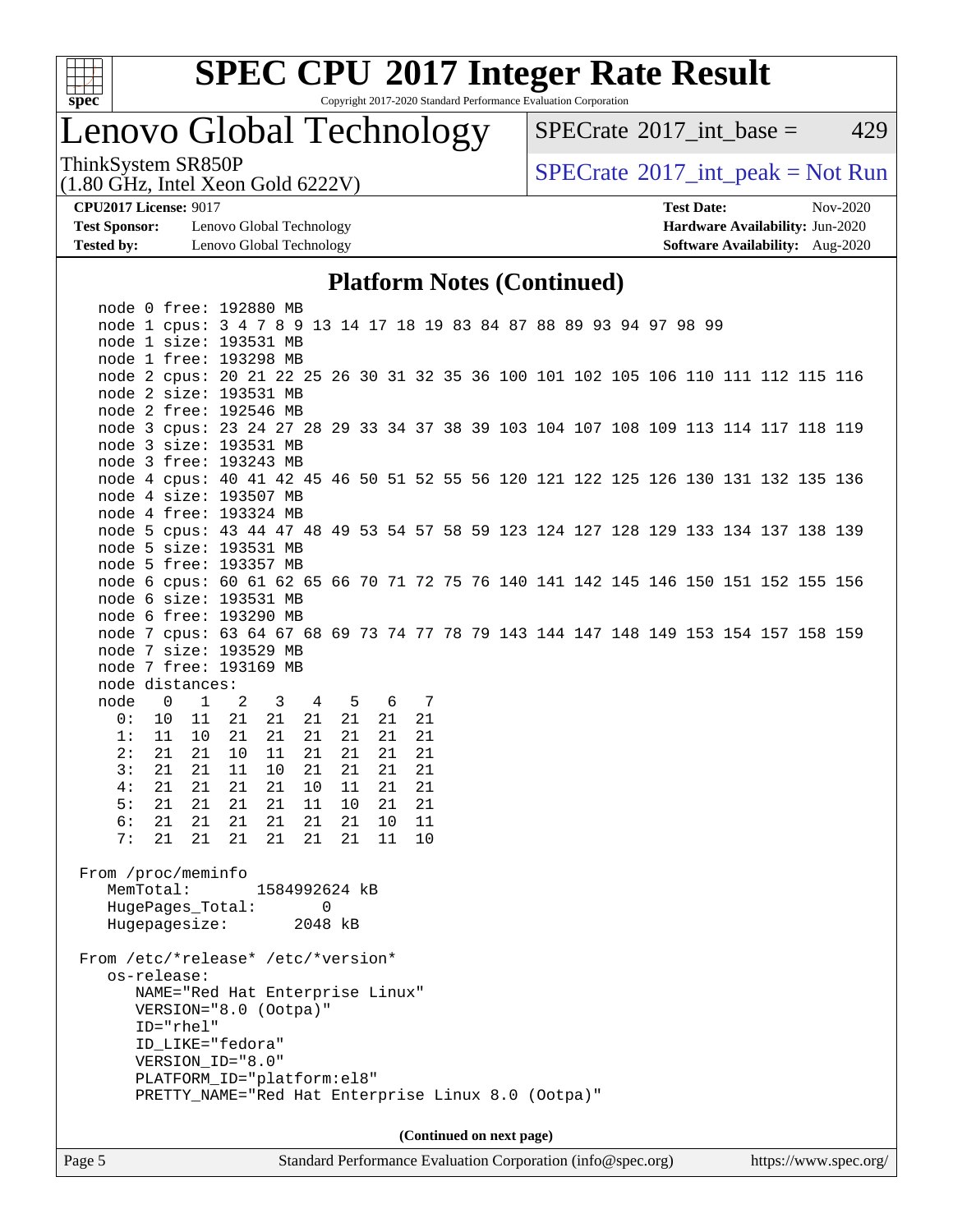

Copyright 2017-2020 Standard Performance Evaluation Corporation

Lenovo Global Technology

[SPECrate](http://www.spec.org/auto/cpu2017/Docs/result-fields.html#SPECrate2017intbase)<sup>®</sup>2017 int base = 429

(1.80 GHz, Intel Xeon Gold 6222V)

ThinkSystem SR850P<br>  $\begin{array}{c}\n\text{SPECTI}_2 \text{ Intel } \text{Y}_2 \text{ on } \text{Col14} \\
\text{SPECTI}_3 \text{ Int } \text{peak} = \text{Not Run}\n\end{array}$ 

**[Test Sponsor:](http://www.spec.org/auto/cpu2017/Docs/result-fields.html#TestSponsor)** Lenovo Global Technology **[Hardware Availability:](http://www.spec.org/auto/cpu2017/Docs/result-fields.html#HardwareAvailability)** Jun-2020 **[Tested by:](http://www.spec.org/auto/cpu2017/Docs/result-fields.html#Testedby)** Lenovo Global Technology **[Software Availability:](http://www.spec.org/auto/cpu2017/Docs/result-fields.html#SoftwareAvailability)** Aug-2020

**[CPU2017 License:](http://www.spec.org/auto/cpu2017/Docs/result-fields.html#CPU2017License)** 9017 **[Test Date:](http://www.spec.org/auto/cpu2017/Docs/result-fields.html#TestDate)** Nov-2020

#### **[Platform Notes \(Continued\)](http://www.spec.org/auto/cpu2017/Docs/result-fields.html#PlatformNotes)**

 ANSI\_COLOR="0;31" redhat-release: Red Hat Enterprise Linux release 8.0 (Ootpa) system-release: Red Hat Enterprise Linux release 8.0 (Ootpa) system-release-cpe: cpe:/o:redhat:enterprise\_linux:8.0:ga uname -a: Linux localhost.localdomain 4.18.0-80.el8.x86\_64 #1 SMP Wed Mar 13 12:02:46 UTC 2019 x86\_64 x86\_64 x86\_64 GNU/Linux Kernel self-reported vulnerability status: CVE-2018-3620 (L1 Terminal Fault): Not affected Microarchitectural Data Sampling: No status reported CVE-2017-5754 (Meltdown): Not affected CVE-2018-3639 (Speculative Store Bypass): Mitigation: Speculative Store Bypass disabled via prctl and seccomp CVE-2017-5753 (Spectre variant 1): Mitigation: \_\_user pointer sanitization CVE-2017-5715 (Spectre variant 2): Mitigation: Enhanced IBRS, IBPB: conditional, RSB filling run-level 3 Nov 25 01:06 SPEC is set to: /home/cpu2017-1.1.0-ic19.1u2 Filesystem Type Size Used Avail Use% Mounted on /dev/sda4 xfs 839G 65G 774G 8% /home From /sys/devices/virtual/dmi/id BIOS: Lenovo -[TEE156L-2.61]- 05/20/2020 Vendor: Lenovo Product: ThinkSystem SR850P -[7D2HCTO1WW]- Product Family: ThinkSystem Serial: 1234567890 Additional information from dmidecode follows. WARNING: Use caution when you interpret this section. The 'dmidecode' program reads system data which is "intended to allow hardware to be accurately determined", but the intent may not be met, as there are frequent changes to hardware, firmware, and the "DMTF SMBIOS" standard. Memory: 48x Samsung M393A4K40CB2-CVF 32 GB 2 rank 2933 (End of data from sysinfo program) Memory on this system run at 2400 MHz due to CPU limitation.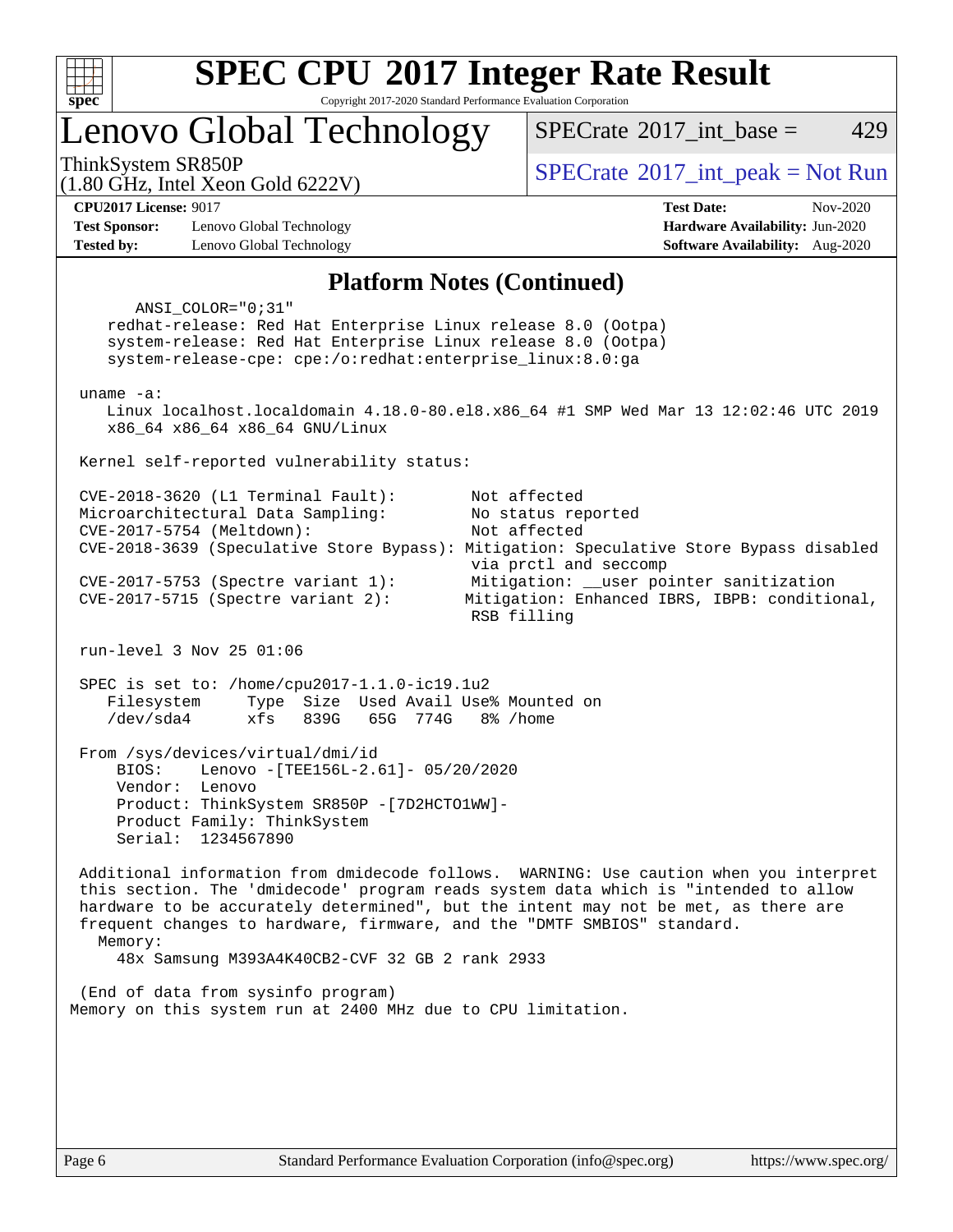

### **[SPEC CPU](http://www.spec.org/auto/cpu2017/Docs/result-fields.html#SPECCPU2017IntegerRateResult)[2017 Integer Rate Result](http://www.spec.org/auto/cpu2017/Docs/result-fields.html#SPECCPU2017IntegerRateResult)** Copyright 2017-2020 Standard Performance Evaluation Corporation

### Lenovo Global Technology

 $SPECTate$ <sup>®</sup>[2017\\_int\\_base =](http://www.spec.org/auto/cpu2017/Docs/result-fields.html#SPECrate2017intbase) 429

(1.80 GHz, Intel Xeon Gold 6222V)

ThinkSystem SR850P<br>(1.80 GHz, Intel Year Gold 6222V) [SPECrate](http://www.spec.org/auto/cpu2017/Docs/result-fields.html#SPECrate2017intpeak)®[2017\\_int\\_peak = N](http://www.spec.org/auto/cpu2017/Docs/result-fields.html#SPECrate2017intpeak)ot Run

**[Test Sponsor:](http://www.spec.org/auto/cpu2017/Docs/result-fields.html#TestSponsor)** Lenovo Global Technology **[Hardware Availability:](http://www.spec.org/auto/cpu2017/Docs/result-fields.html#HardwareAvailability)** Jun-2020 **[Tested by:](http://www.spec.org/auto/cpu2017/Docs/result-fields.html#Testedby)** Lenovo Global Technology **[Software Availability:](http://www.spec.org/auto/cpu2017/Docs/result-fields.html#SoftwareAvailability)** Aug-2020

**[CPU2017 License:](http://www.spec.org/auto/cpu2017/Docs/result-fields.html#CPU2017License)** 9017 **[Test Date:](http://www.spec.org/auto/cpu2017/Docs/result-fields.html#TestDate)** Nov-2020

### **[Compiler Version Notes](http://www.spec.org/auto/cpu2017/Docs/result-fields.html#CompilerVersionNotes)**

| 500.perlbench $r(base)$ 502.qcc $r(base)$ 505.mcf $r(base)$<br>C<br>$525.x264_r(base) 557.xz_r(base)$ |
|-------------------------------------------------------------------------------------------------------|
| Intel(R) C Compiler for applications running on Intel(R) $64$ , Version                               |
| 19.1.2.275 Build 20200604                                                                             |
| Copyright (C) 1985-2020 Intel Corporation. All rights reserved.                                       |
|                                                                                                       |
|                                                                                                       |
| 520.omnetpp $r(base)$ 523.xalancbmk $r(base)$ 531.deepsjeng $r(base)$<br>$C++$                        |
| $541.$ leela r(base)                                                                                  |
| $Intel(R)$ C++ Compiler for applications running on $Intel(R)$ 64, Version                            |
| 19.1.2.275 Build 20200604                                                                             |
| Copyright (C) 1985-2020 Intel Corporation. All rights reserved.                                       |
|                                                                                                       |
|                                                                                                       |
| Fortran   548.exchange2 $r(base)$                                                                     |
|                                                                                                       |
| Intel(R) Fortran Intel(R) 64 Compiler for applications running on Intel(R)                            |
| 64, Version 19.1.2.275 Build 20200623                                                                 |
| Copyright (C) 1985-2020 Intel Corporation. All rights reserved.                                       |
|                                                                                                       |

### **[Base Compiler Invocation](http://www.spec.org/auto/cpu2017/Docs/result-fields.html#BaseCompilerInvocation)**

[C benchmarks](http://www.spec.org/auto/cpu2017/Docs/result-fields.html#Cbenchmarks): [icc](http://www.spec.org/cpu2017/results/res2020q4/cpu2017-20201207-24513.flags.html#user_CCbase_intel_icc_66fc1ee009f7361af1fbd72ca7dcefbb700085f36577c54f309893dd4ec40d12360134090235512931783d35fd58c0460139e722d5067c5574d8eaf2b3e37e92)

| $C_{++}$ benchmarks: |  |
|----------------------|--|
| icpc                 |  |

[Fortran benchmarks](http://www.spec.org/auto/cpu2017/Docs/result-fields.html#Fortranbenchmarks): [ifort](http://www.spec.org/cpu2017/results/res2020q4/cpu2017-20201207-24513.flags.html#user_FCbase_intel_ifort_8111460550e3ca792625aed983ce982f94888b8b503583aa7ba2b8303487b4d8a21a13e7191a45c5fd58ff318f48f9492884d4413fa793fd88dd292cad7027ca)

### **[Base Portability Flags](http://www.spec.org/auto/cpu2017/Docs/result-fields.html#BasePortabilityFlags)**

 500.perlbench\_r: [-DSPEC\\_LP64](http://www.spec.org/cpu2017/results/res2020q4/cpu2017-20201207-24513.flags.html#b500.perlbench_r_basePORTABILITY_DSPEC_LP64) [-DSPEC\\_LINUX\\_X64](http://www.spec.org/cpu2017/results/res2020q4/cpu2017-20201207-24513.flags.html#b500.perlbench_r_baseCPORTABILITY_DSPEC_LINUX_X64) 502.gcc\_r: [-DSPEC\\_LP64](http://www.spec.org/cpu2017/results/res2020q4/cpu2017-20201207-24513.flags.html#suite_basePORTABILITY502_gcc_r_DSPEC_LP64) 505.mcf\_r: [-DSPEC\\_LP64](http://www.spec.org/cpu2017/results/res2020q4/cpu2017-20201207-24513.flags.html#suite_basePORTABILITY505_mcf_r_DSPEC_LP64) 520.omnetpp\_r: [-DSPEC\\_LP64](http://www.spec.org/cpu2017/results/res2020q4/cpu2017-20201207-24513.flags.html#suite_basePORTABILITY520_omnetpp_r_DSPEC_LP64)

**(Continued on next page)**

Page 7 Standard Performance Evaluation Corporation [\(info@spec.org\)](mailto:info@spec.org) <https://www.spec.org/>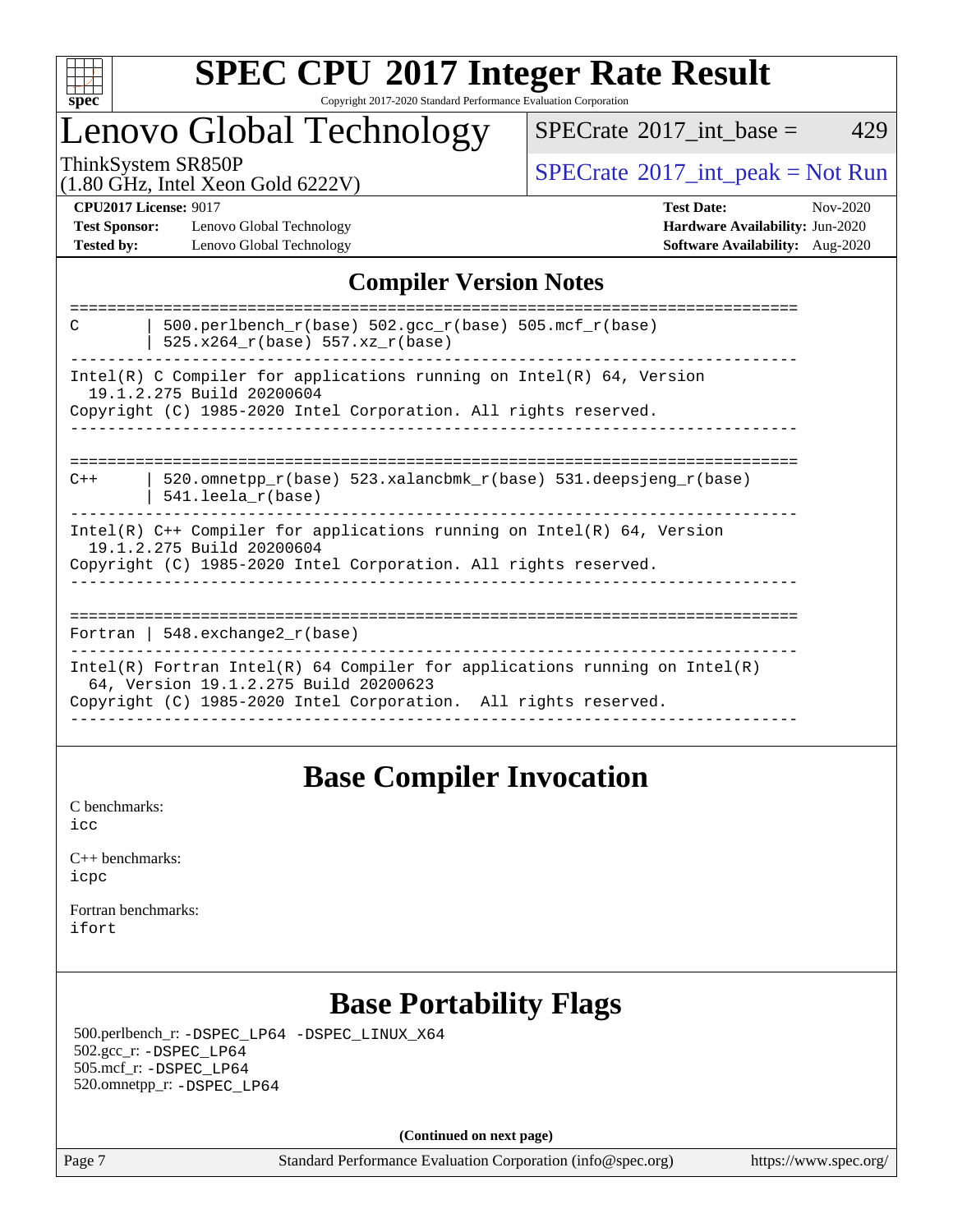

Copyright 2017-2020 Standard Performance Evaluation Corporation

Lenovo Global Technology

 $SPECTate@2017\_int\_base = 429$ 

(1.80 GHz, Intel Xeon Gold 6222V)

ThinkSystem SR850P<br>  $\begin{array}{c}\n\text{SPECTI}_2 \text{ Intel } \text{Y}_2 \text{ on } \text{Col14} \\
\text{SPECTI}_3 \text{ Int } \text{peak} = \text{Not Run}\n\end{array}$ 

**[Test Sponsor:](http://www.spec.org/auto/cpu2017/Docs/result-fields.html#TestSponsor)** Lenovo Global Technology **[Hardware Availability:](http://www.spec.org/auto/cpu2017/Docs/result-fields.html#HardwareAvailability)** Jun-2020 **[Tested by:](http://www.spec.org/auto/cpu2017/Docs/result-fields.html#Testedby)** Lenovo Global Technology **[Software Availability:](http://www.spec.org/auto/cpu2017/Docs/result-fields.html#SoftwareAvailability)** Aug-2020

**[CPU2017 License:](http://www.spec.org/auto/cpu2017/Docs/result-fields.html#CPU2017License)** 9017 **[Test Date:](http://www.spec.org/auto/cpu2017/Docs/result-fields.html#TestDate)** Nov-2020

### **[Base Portability Flags \(Continued\)](http://www.spec.org/auto/cpu2017/Docs/result-fields.html#BasePortabilityFlags)**

 523.xalancbmk\_r: [-DSPEC\\_LP64](http://www.spec.org/cpu2017/results/res2020q4/cpu2017-20201207-24513.flags.html#suite_basePORTABILITY523_xalancbmk_r_DSPEC_LP64) [-DSPEC\\_LINUX](http://www.spec.org/cpu2017/results/res2020q4/cpu2017-20201207-24513.flags.html#b523.xalancbmk_r_baseCXXPORTABILITY_DSPEC_LINUX) 525.x264\_r: [-DSPEC\\_LP64](http://www.spec.org/cpu2017/results/res2020q4/cpu2017-20201207-24513.flags.html#suite_basePORTABILITY525_x264_r_DSPEC_LP64) 531.deepsjeng\_r: [-DSPEC\\_LP64](http://www.spec.org/cpu2017/results/res2020q4/cpu2017-20201207-24513.flags.html#suite_basePORTABILITY531_deepsjeng_r_DSPEC_LP64) 541.leela\_r: [-DSPEC\\_LP64](http://www.spec.org/cpu2017/results/res2020q4/cpu2017-20201207-24513.flags.html#suite_basePORTABILITY541_leela_r_DSPEC_LP64) 548.exchange2\_r: [-DSPEC\\_LP64](http://www.spec.org/cpu2017/results/res2020q4/cpu2017-20201207-24513.flags.html#suite_basePORTABILITY548_exchange2_r_DSPEC_LP64) 557.xz\_r: [-DSPEC\\_LP64](http://www.spec.org/cpu2017/results/res2020q4/cpu2017-20201207-24513.flags.html#suite_basePORTABILITY557_xz_r_DSPEC_LP64)

**[Base Optimization Flags](http://www.spec.org/auto/cpu2017/Docs/result-fields.html#BaseOptimizationFlags)**

#### [C benchmarks](http://www.spec.org/auto/cpu2017/Docs/result-fields.html#Cbenchmarks):

```
-m64 -qnextgen -std=c11
-Wl,-plugin-opt=-x86-branches-within-32B-boundaries -Wl,-z,muldefs
-xCORE-AVX512 -O3 -ffast-math -flto -mfpmath=sse -funroll-loops
-qopt-mem-layout-trans=4
-L/usr/local/IntelCompiler19/compilers_and_libraries_2020.3.275/linux/compiler/lib/intel64_lin
-lqkmalloc
```
#### [C++ benchmarks](http://www.spec.org/auto/cpu2017/Docs/result-fields.html#CXXbenchmarks):

[-m64](http://www.spec.org/cpu2017/results/res2020q4/cpu2017-20201207-24513.flags.html#user_CXXbase_m64-icc) [-qnextgen](http://www.spec.org/cpu2017/results/res2020q4/cpu2017-20201207-24513.flags.html#user_CXXbase_f-qnextgen) [-Wl,-plugin-opt=-x86-branches-within-32B-boundaries](http://www.spec.org/cpu2017/results/res2020q4/cpu2017-20201207-24513.flags.html#user_CXXbase_f-x86-branches-within-32B-boundaries_0098b4e4317ae60947b7b728078a624952a08ac37a3c797dfb4ffeb399e0c61a9dd0f2f44ce917e9361fb9076ccb15e7824594512dd315205382d84209e912f3) [-Wl,-z,muldefs](http://www.spec.org/cpu2017/results/res2020q4/cpu2017-20201207-24513.flags.html#user_CXXbase_link_force_multiple1_b4cbdb97b34bdee9ceefcfe54f4c8ea74255f0b02a4b23e853cdb0e18eb4525ac79b5a88067c842dd0ee6996c24547a27a4b99331201badda8798ef8a743f577) [-xCORE-AVX512](http://www.spec.org/cpu2017/results/res2020q4/cpu2017-20201207-24513.flags.html#user_CXXbase_f-xCORE-AVX512) [-O3](http://www.spec.org/cpu2017/results/res2020q4/cpu2017-20201207-24513.flags.html#user_CXXbase_f-O3) [-ffast-math](http://www.spec.org/cpu2017/results/res2020q4/cpu2017-20201207-24513.flags.html#user_CXXbase_f-ffast-math) [-flto](http://www.spec.org/cpu2017/results/res2020q4/cpu2017-20201207-24513.flags.html#user_CXXbase_f-flto) [-mfpmath=sse](http://www.spec.org/cpu2017/results/res2020q4/cpu2017-20201207-24513.flags.html#user_CXXbase_f-mfpmath_70eb8fac26bde974f8ab713bc9086c5621c0b8d2f6c86f38af0bd7062540daf19db5f3a066d8c6684be05d84c9b6322eb3b5be6619d967835195b93d6c02afa1) [-funroll-loops](http://www.spec.org/cpu2017/results/res2020q4/cpu2017-20201207-24513.flags.html#user_CXXbase_f-funroll-loops) [-qopt-mem-layout-trans=4](http://www.spec.org/cpu2017/results/res2020q4/cpu2017-20201207-24513.flags.html#user_CXXbase_f-qopt-mem-layout-trans_fa39e755916c150a61361b7846f310bcdf6f04e385ef281cadf3647acec3f0ae266d1a1d22d972a7087a248fd4e6ca390a3634700869573d231a252c784941a8) [-L/usr/local/IntelCompiler19/compilers\\_and\\_libraries\\_2020.3.275/linux/compiler/lib/intel64\\_lin](http://www.spec.org/cpu2017/results/res2020q4/cpu2017-20201207-24513.flags.html#user_CXXbase_linkpath_6eb3b1b8be403820338b5b82e7a1c217a861a8962ac718a6253be1483b50620487664a39a847caf560d84a6b8bab7cca33d9f414525a12ede1e9473db34a3d08) [-lqkmalloc](http://www.spec.org/cpu2017/results/res2020q4/cpu2017-20201207-24513.flags.html#user_CXXbase_qkmalloc_link_lib_79a818439969f771c6bc311cfd333c00fc099dad35c030f5aab9dda831713d2015205805422f83de8875488a2991c0a156aaa600e1f9138f8fc37004abc96dc5)

#### [Fortran benchmarks:](http://www.spec.org/auto/cpu2017/Docs/result-fields.html#Fortranbenchmarks)

```
-m64 -Wl,-plugin-opt=-x86-branches-within-32B-boundaries -Wl,-z,muldefs
-xCORE-AVX512 -O3 -ipo -no-prec-div -qopt-mem-layout-trans=4
-nostandard-realloc-lhs -align array32byte -auto
-mbranches-within-32B-boundaries
-L/usr/local/IntelCompiler19/compilers_and_libraries_2020.3.275/linux/compiler/lib/intel64_lin
-lqkmalloc
```
[The flags files that were used to format this result can be browsed at](tmsearch) [http://www.spec.org/cpu2017/flags/Intel-ic19.1u1-official-linux64\\_revA.html](http://www.spec.org/cpu2017/flags/Intel-ic19.1u1-official-linux64_revA.html) <http://www.spec.org/cpu2017/flags/Lenovo-Platform-SPECcpu2017-Flags-V1.2-CLX-I.html>

[You can also download the XML flags sources by saving the following links:](tmsearch) [http://www.spec.org/cpu2017/flags/Intel-ic19.1u1-official-linux64\\_revA.xml](http://www.spec.org/cpu2017/flags/Intel-ic19.1u1-official-linux64_revA.xml) <http://www.spec.org/cpu2017/flags/Lenovo-Platform-SPECcpu2017-Flags-V1.2-CLX-I.xml>